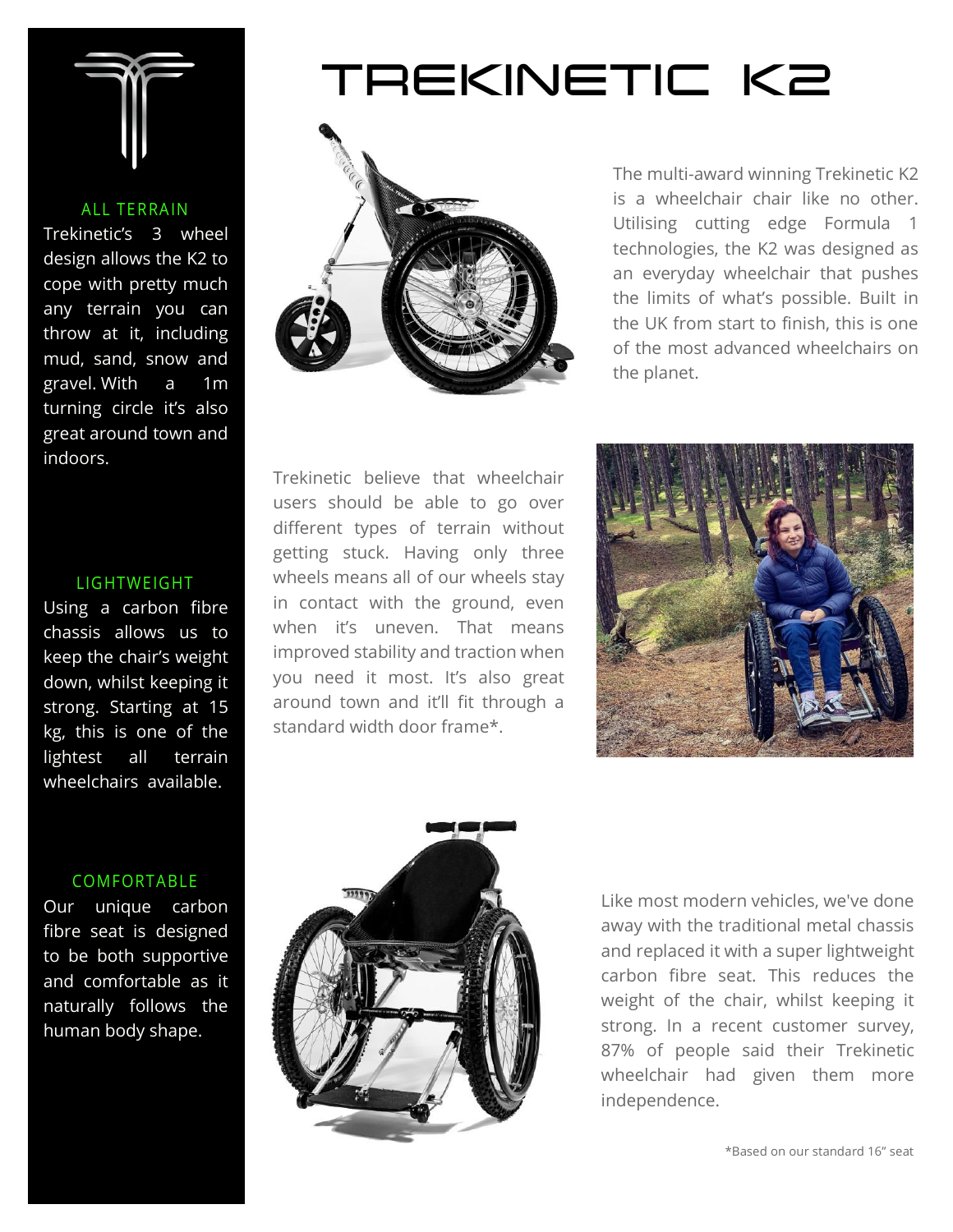#### TRANSPORTABLE

The K2 was designed to fold down and fit into a small vehicle with minimal effort. The front wheels come off with the simple click of a button and the rear castor folds down behind the seat.

### COLOURFUL

Life is better in colour. Our unique carbon fibre seat can be ordered in over 200 colours, in case carbon fibre isn't quite your style.

#### **FLEXIBLE**

The K2 is available with a wide selection of options including seat liners, headrests and many more. We also offer a child to adult growth kit which goes into our standard K2.

Pricing from £3,895

Hands are good for some things. Braking isn't one of them. Our unique dynamic breaking system means you can slow, stop or even turn the chair without so much as touching the wheels. They can also be used as a parking break for when you want to get in or out of the chair.







#### **Fancy a test drive?**

Get in contact via our website, email or telephone and we'll put you in touch with a local dealer who can arrange an assessment for you.

Interested in Power? Check out our revolutionary GTE Power chair